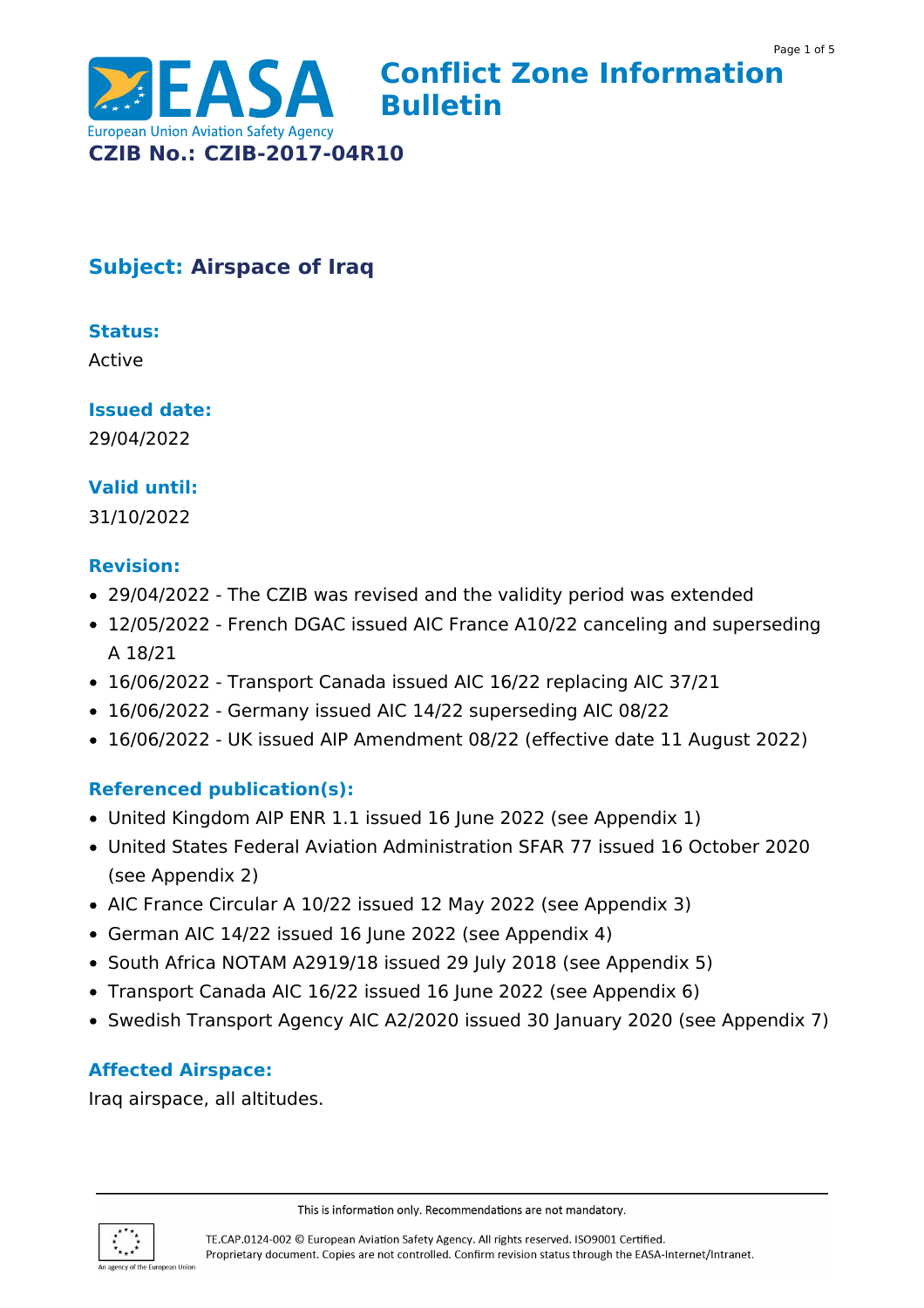## **Applicability:**

Applies to operators

### **Description:**

This CZIB is issued on the basis of information available to EU Member States and EU institutions. Due to the hazardous security situation, with the presence of terrorist organisations and ongoing military operations, there is a risk of both intentional targeting and misidentification of civil aircraft. Due to the presence of various weaponry including MANPADS (man-portable air-defence systems), it is advised to be cautious with the risk associated to civil aviation. The risk to operations at all altitudes is assessed to be HIGH, except for airways UM688, UM860 and UL602 (from TASMI to ALPET) above Flight Level 260. Additionally, the Agency draws the attention of the aviation community to the above referenced information, copies of which are attached to this CZIB.

### **Recommendation(s):**

Operators should take this information and any other relevant information into account in their own risk assessments, alongside any available guidance or directions from their national authority as appropriate. Latest operational information on 'Closures and warnings' issued by means of ICAO State Letters, NOTAMs, AICs/AIPs, EASA CZIB may be found in the Network [Manager](https://www.nm.eurocontrol.int/PORTAL/gateway/spec/index.html) NOP Portal (password protected version).

#### **Affected Countries:**

Iraq

# **Appendix 1**

### **Source: United [Kingdom](https://www.aurora.nats.co.uk/htmlAIP/Publications/2021-07-15-AIRAC/html/index-en-GB.html) AIP ENR 1.1 Section 1.4**

**Security - Hazardous Situation in Iraq** UK registered air operators are recommended not to enter FIR BAGHDAD (ORBB). Potential risk from anti-aircraft weaponry. Excluded from this recommendation are airways UL602 to ALPET, UM860 and UM688 when operating above 25,000 FT above ground level (AGL). Contact UK Department for Transport +44 (0)207-082 6639 or +44 (0)207-944 5999 out of hours.

This is information only. Recommendations are not mandatory.

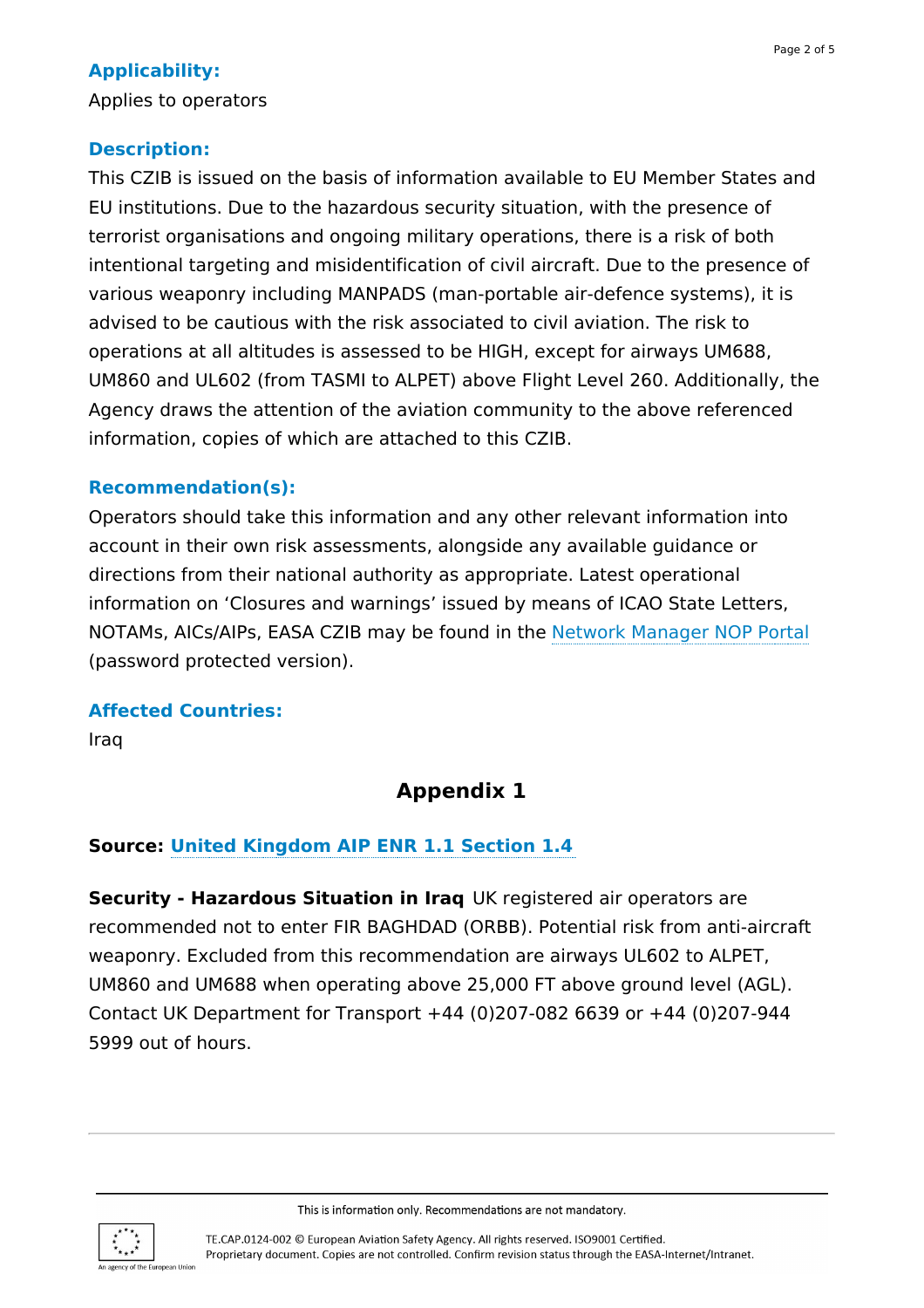# **Appendix 2**

## **Source: United States Federal Aviation Administration [SFAR](https://www.federalregister.gov/documents/2020/10/16/2020-23047/prohibition-against-certain-flights-in-the-baghdad-flight-information-region-fir-orbb) 77 issued 16 October 2020**

SFAR 77 prohibits US civil aviation operators in FIR Baghdad at altitudes below FL 320.

**Summary:** This action amends and extends, with modifications to reflect conditions in Iraq and the risks to U.S. civil aviation, the Special Federal Aviation Regulation (SFAR) prohibiting certain flight operations in the Baghdad Flight Information Region (FIR) (ORBB) by all: U.S. air carriers; U.S. commercial operators; persons exercising the privileges of an airman certificate issued by the FAA, except when such persons are operating U.S.-registered aircraft for a foreign air carrier; and operators of U.S.-registered civil aircraft, except when the operator of such aircraft is a foreign air carrier. The FAA finds this action necessary to address the risks to the safety of persons and aircraft engaged in such flight operations. Specifically, this action amends the SFAR to prohibit U.S. civil aviation operations in the Baghdad FIR (ORBB) at altitudes below Flight Level (FL) 320. This rule amends the SFAR prohibition from altitudes below FL260 to altitudes below FL320, based on an assessment of the current aviation safety risks. This action also extends the expiration date of the SFAR from October 26, 2020, to October 26, 2022. Additionally, the FAA republishes the approval process and exemption information for this SFAR, consistent with other recently published flight prohibition SFARs, and makes minor administrative revisions.

# **Appendix 3**

## **Source: [French](https://salledelecture-ext.aviation-civile.gouv.fr/externe/AIC/AIC%20France.pdf) DGAC AIC France 10/22 issued 12 May 2022**

From 28/04/2022 and until further notice, pilots in command of aircraft performing air services mentioned in paragraph 1.1 are requested not to penetrate into the airspace of Iraq (ORBB FIR (BAGDAD)), ecept for routes UM860 (between GADSI and NINVA), UM688, UL602 (between TASMI and ALPET) and L718 (between ALPET and KABAN) on which flight level above or equal to FL320 is requested to be maintained at all times.

Subject to the agreement of the organizations providing air traffic control services, is is authorized, always maintaining at all times a flught level above or equal to FL320, to take the following direct trajectories:

- Northbound: TASMI-UL602-ALPET-L718-DEBNI DCT EMIDO-L718-KABAN
- Northbound: TASMI DCT SEPTU DCT ROXOP - UM860 NINVA
- Southband: RATVO UM688 KEDIM DCT SISIN UM688 SIDAD

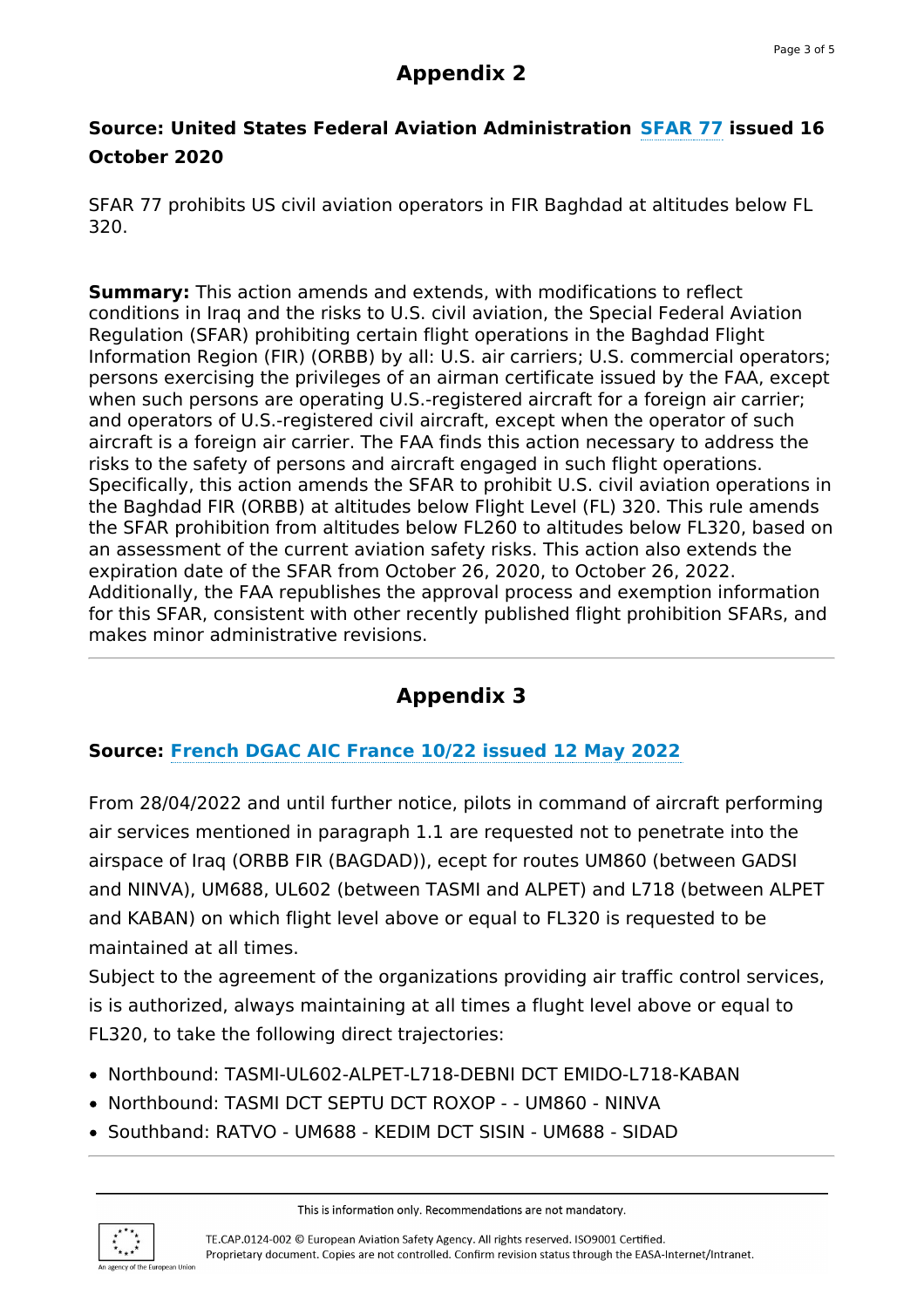# **Appendix 4**

## **Source: [German](https://aip.dfs.de/BasicIFR/2022JUN16/5c0e39e03d67075b033efe3b11fe2a21.html) AIC 14/22 issued on 16 June 2022**

## **SECURITY - HAZARDOUS SITUATION IN IRAQ**

Civil German air operators are recommended not to enter FIR BAGHDAD (ORBB) below FL260. Potential risk from military operations, anti-aviation weaponry and terrorist attacks.

Excluded from this recommendation is the province as-Sulaimaniyya east of airway UM688 including Sulaimaniyah International Airport (ICAO: ORSU).

Civil German air operators are advised to take potential risk into account in their risk assessment and routing decisions within FIR BAGHDAD (ORBB) in the airspace and territory of province asSulaimaniyya below FL260. Potential risk to aviation from antiaviation weaponry and terrorist attacks.

## **Appendix 5**

### **Source: South Africa NOTAM [A2919/18](https://safeairspace.net/iraq/)**

A2919/18 (Issued for FAJA FAJO FACA)

FLT TO AND FM IRAQ POTENTIALLY HAZARDOUS SITUATION - IRAQ AIRSPACE.

DUE TO THE POTENTIALLY HAZARDOUS SITUATION CREATED BY THE ARMED CONFLICT IN IRAQ. ALL FLT OPS IN THE TERRITORY AND AIRSPACE OF IRAQ AT OR BLW FL300 BY THE PERSONS DESCRIBED IN PARAGRAPH A, ARE STRONGLY ADZ UFN.

(1) OVERFLIGHTS OF IRAQ ABOVE FL200 BUT AT OR BLW FL300

(2) OPS AT OR BLW FL300 BY FLT DEP FM THE COUNTRIES ADJ TO IRAQ WHOSE CLIMB PER WILL NOT PERMIT OPS ABV FL300 PRIOR TO ENTERING IRAQI AIRSPACE

(3) FLT ORIGINATING FM OR DESTINED TO AREAS OUTSIDE OF IRAQ TO OR FM ERBIL INTL AP (ORER) OR SULAYMANIYAH INT AP (ORSU) WI THE TERRITORY OF IRAQ NORTH OF 34DEG 30MIN NORTH LAT.

APPLICABILITY: THIS NOTAM APPLIES TO ALL SOUTH AFRICAN AIR CARRIERS AND COMMERCIAL OPR, ALL OPR/PERSONS EXER THE PRIVILEGES OF AN AOC ISSUED BY THE SACAA (SOUTH AFRICAN CIVIL AVIATION AUTHORITY), EXC SUCH OPR/PERSONS OPR SOUTH AFRICAN REGISTERED ACFT FOR A FOREIGN AIR CARRIER. THIS ADVISORY ON OPS IN THE AIRSPACE SPECIFIED IN THIS NOTAM AND THE ASSOCIATED JUSTIFICATION WILL BE RE-EVALUATED AS THE SITUATION REQUIRES.